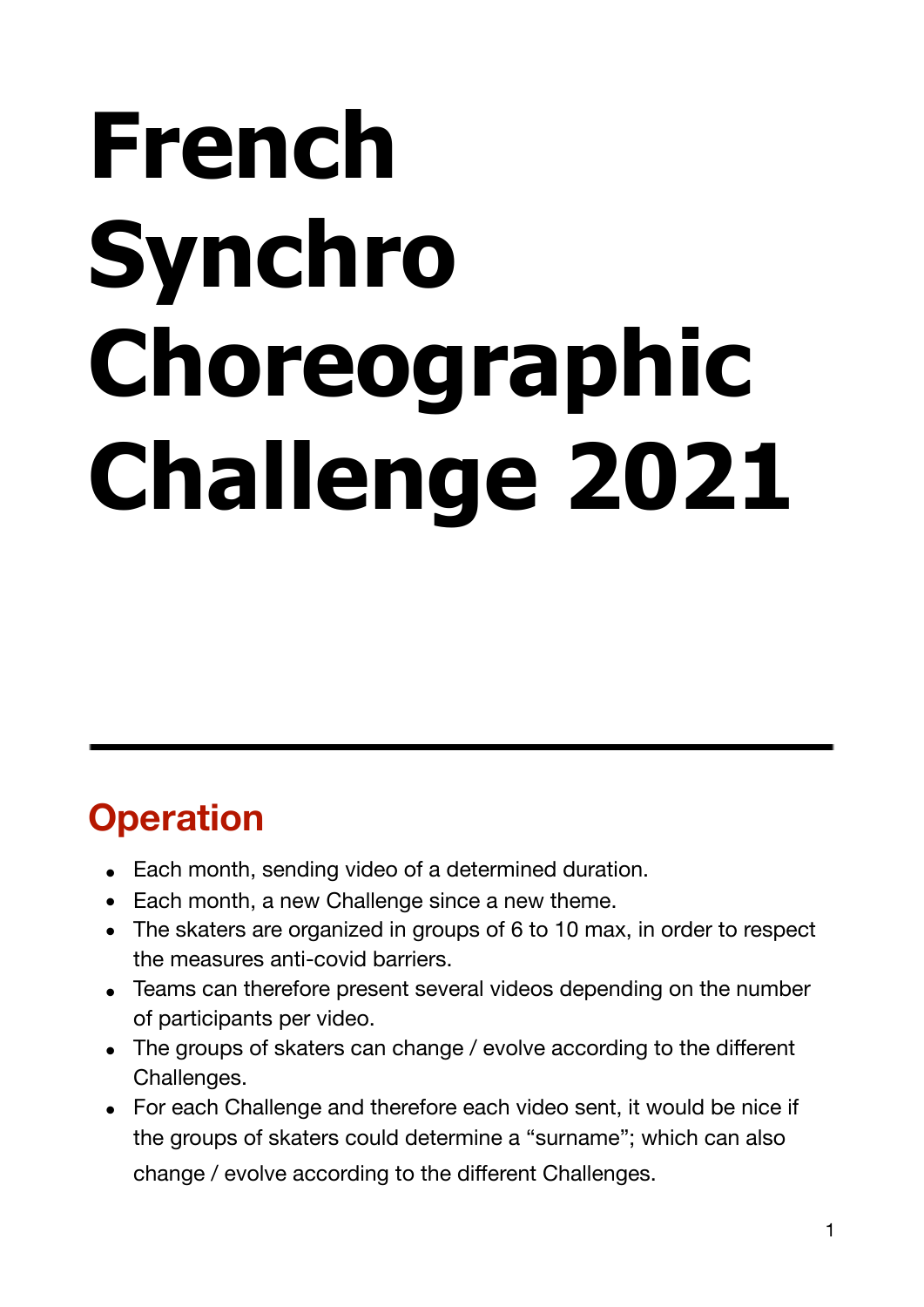## **Shipments**

• The videos must bear the surname that the group has chosen as well as the name of the choreography ex: The Musketeers\_ ChorégraphieParapluie

• The videos should be sent by email to the address: csnpas@ffsg.org End of April, end of May, end of June, end of July.

# **The Judgment**

- Depending on the different criteria / themes imposed, we may have several titled videos.
- The recurring criteria for judging the different videos submitted are: # Musicality # Choreographic ensemble
- The various specific criteria of each theme will be added.
- For each Challenge, there can be as many "Winners" as there are criteria (recurring PLUS specific)
- The videos will be judged by a panel of refereeing officials.

## **The Results**

• Results will be posted on the CSNPAS website as well as the CSNPAS Facebook and Instagram page.

Under no circumstances should the creativity of our athletes take precedence over health safety and anti-covid barrier gestures.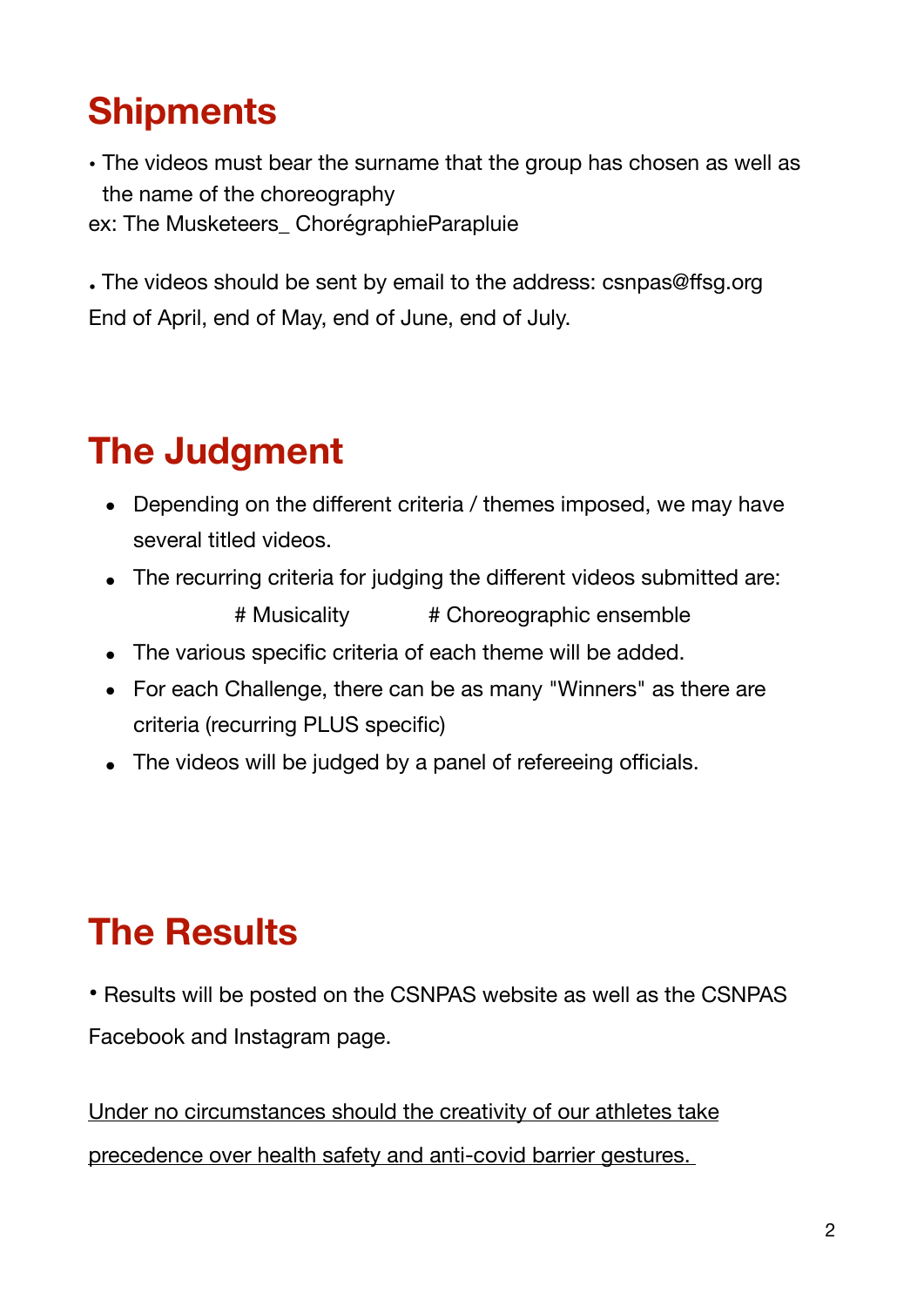### **APRIL**

## **« Avril ne te découvre pas d'un fil... » = Chorégraphie « Parapluies ! »**

#### To be sent no later than April 31

- Duration min 1'30 max 1'45
- Accessory : Umbrella or similar.
- Music : free choice
- Tempo: sustained
- Criteria:

| o Recurring: #Musicality |                                              | #Choreographic Ensemble |
|--------------------------|----------------------------------------------|-------------------------|
| o Specific:              | #Be creative but watch out for the glitch!!! |                         |
|                          | # Using the umbrella                         |                         |

ATTENTION: no creation should go against the barrier gestures.

#### **MAY**

### **Il faut s'y remettre n°1 = Chorégraphie « Tonique »**

#### To be sent no later than May 31

- Duration min 1'30 max 1'45
- Music : free choice
- Tempo: sustained
- Criteria:

o Recurring: #Musicality #Choreographic Ensemble

o Specific: #Dynamic #Cardio #Dexterity

ATTENTION: no creation should go against the barrier gestures.